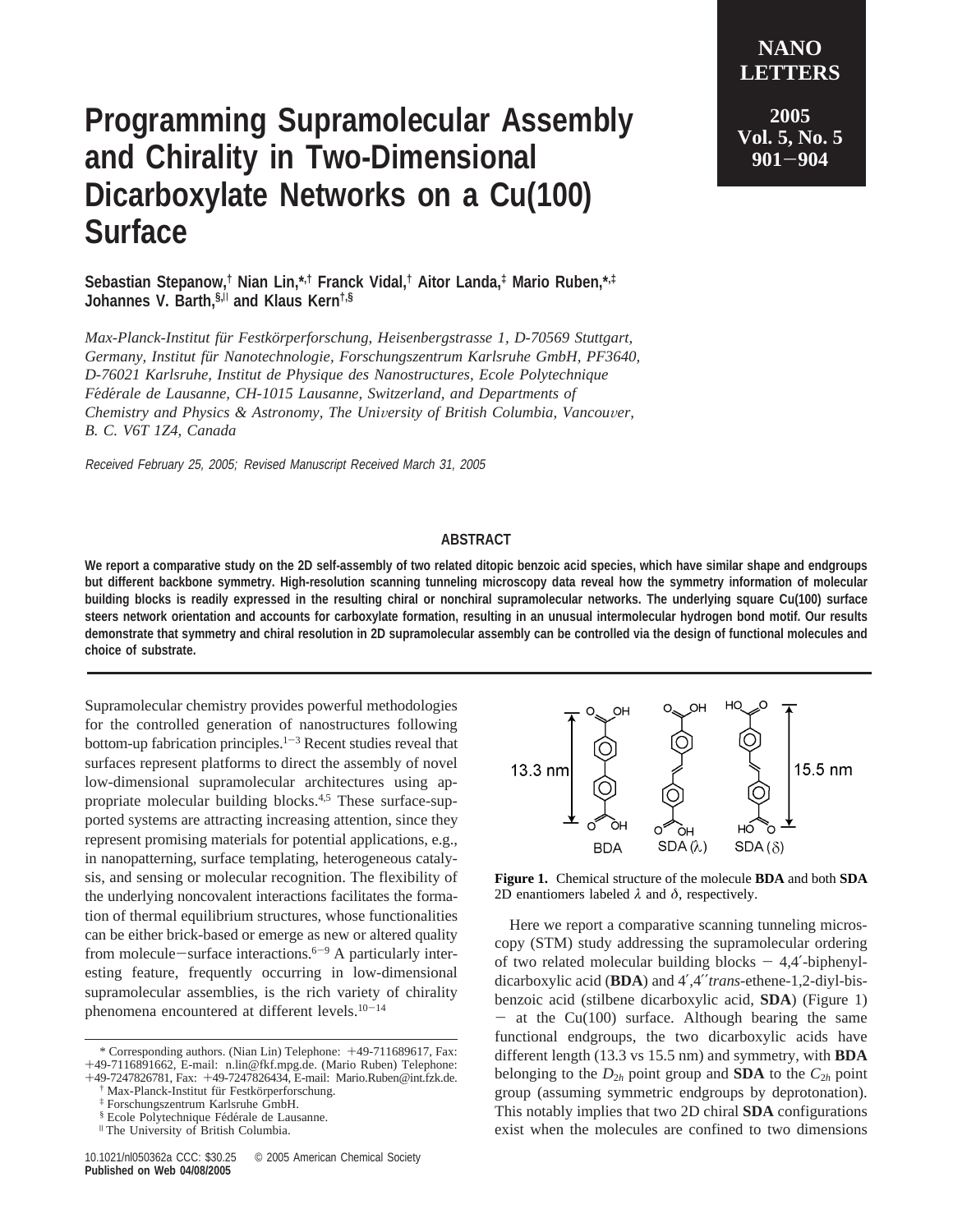(as denoted by  $\delta$  and  $\lambda$  in Figure 1). As shown previously, deprotonation of carboxylic groups typically occurs on copper surfaces at the conditions employed for the present study.18-<sup>20</sup> Consequently, it is concluded that **BDA** and **SDA** exist as deprotonated dicarboxylate species at the Cu(100) substrate.

Sample preparation and characterization were carried out in a ultrahigh vacuum (UHV) STM apparatus (base pressure  $\sim$ 3 × 10<sup>-10</sup> mbar) providing well-defined conditions for the experiment.<sup>15</sup> The Cu(100) surface was cleaned by repeated cycles of  $Ar^+$  sputtering and annealing at 800 K, which account for an atomically flat and clean surface. **BDA** and **SDA**16,17 were deposited onto the substrate held at 298 K by organic molecular beam epitaxy (OMBE) from Knudsencell type evaporators. To facilitate the self-assembly processes, we used coverages slightly below monolayer saturation. The STM measurements were performed in the constant current mode at room temperature, with 0.5 V bias voltage and 1.0 nA tunneling current.

Both molecules assemble readily into well-ordered 2-D supramolecular networks with square unit cells of comparable size. The resolution of the rod-like molecules in the STM data as anisotropic protrusions,  $\approx$ 1 nm in length, reveals that both species adsorb in a flat-lying geometry, in agreement with the bonding of related large aromatic species at metal surfaces.<sup>6-15,18-20</sup> The lateral intermolecular coupling is mediated by a rather unusual hydrogen bonding between carboxylate moieties and aromatic rings (cf. discussion below). However, the structural information of the higher symmetry **BDA** molecule is expressed in a single phase with *C*<sup>4</sup> symmetry (Figure 2a), whereas the self-assembly of the lower symmetry **SDA** species goes along with the formation of two enantiomorphic arrangements with *p*4 symmetry (Figure 2b). Note that the molecular arrangement, bonding length and observed orientation excludes a Cu adatom mediated coupling of the molecules, which was encountered with related systems.<sup>5,19</sup>

The long axes of the **BDA** molecules align with one of the two high-symmetry directions of the square  $Cu(100)$ substrate ( $[011]$  and  $[01-1]$ ). Adjacent **BDA** molecules are perpendicular to each other, with each endgroup pointing to the center of the next neighbor. This accounts for a quadratic motif with  $C_4$  symmetry. The corresponding unit cell is marked by the square in Figure 2a, which has a side length of 1.45 nm and runs along the substrate [001] direction (marked in Figure 2a). Following conventional surface science notation, this is a  $c(4\sqrt{2} \times 4\sqrt{2})$  superstructure. The arrangement shown in Figure 2a is the only phase observed on the entire sample, and it may cover entire terraces with widths as large as 100 nm.

In contrast, the reduced symmetry of the **SDA** molecule is reflected in two distinct network phases as shown in the left and right parts of Figure 2b, respectively. Similar to **BDA**, adjacent **SDA** molecules are oriented orthogonally. However, the **SDA** endgroups do not point exactly to the center of the neighboring molecules. This dissymmetric arrangement produces two types of voids, large and small ones, as represented by the yellow and red squares in Figure



**Figure 2.** STM topographs of 2D dicarboxylate networks: (a) **BDA**; (b) **SDA**. White arrows mark the [001] direction of the Cu- (100) substrate. Square frames show the unit cells of the supramolecular motifs. Blue arrows in (b) mark **SDA** folding; the yellow and red squares represent the large and the small voids, respectively.

2b, respectively. The corresponding unit cell has a size of 1.54 nm, which is slightly larger than that of the **BDA** phase and consistent with **SDA** being the longer molecule. Moreover, the unit cell is oriented 54° counterclockwise off the [001] direction and all large voids (yellow) are enclosed by four clockwise folding **SDA** molecules, while the small voids (red) by counterclockwise folding **SDA** (marked by blue arrows). This arrangement accounts for a *p*4 symmetry, which implies that the motif cannot be superimposed on its mirror image by 2D translation or rotation and that the **SDA** network is enantiomorphic. The chiral counterpart is found as a coexisting domain, resolved in the right part of Figure 2b, where the large voids are surrounded by counterclockwise folding **SDA** and the small voids by clockwise folding **SDA**. This structure has a unit cell of the same size but rotated 54 degrees clockwise off the [001] direction, i.e., the two phases are mirror images with respect to [001]. The two superstructures are described as [6,  $1/-1$ , 6] and [1,  $6/-6$ , 1] in matrix notation, respectively. The different orientations of the molecular networks are associated with the different lengths and shapes of the molecular building blocks. Moreover, unlike the relatively large and perfect **BDA** networks, in the case of **SDA** defects and domain boundaries are encountered frequently and the network domain size is typically below 30 nm.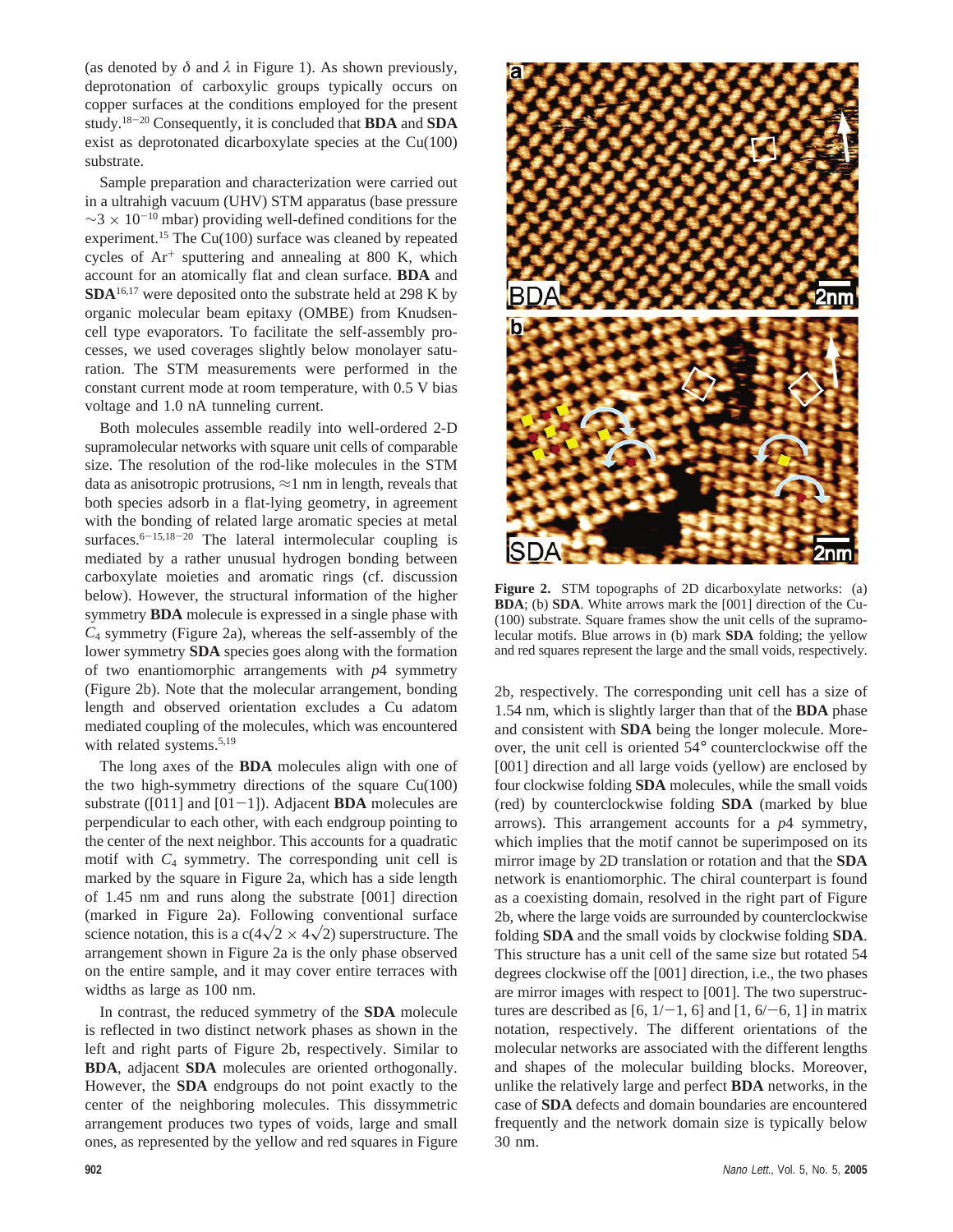

**Figure 3.** (a) High-resolution STM data of the **BDA** supramolecular motifs. (b) Tentative model. The red dashed lines indicate lateral hydrogen bonds. The symmetric rod-like species bind centrally to the adjacent molecules via hydrogen bonds between carboxylato groups and phenyl rings. Image size:  $4.4 \text{ nm} \times 4.2$ nm.



**Figure 4.** (a,b) High-resolution STM data of two enantiomorphic networks of **SDA** reveal chiral resolution of the 2D chiral  $(\delta, \lambda)$ species. (c, d) Tentative models. The intermolecular hydrogen bonds reflect dissymmetric coupling (red dashed lines) of carboxylato to both phenyl and ethenylene moieties. Image size:  $4.4 \text{ nm} \times 4.2$ nm.

The high-resolution data shown in Figure 3a provide further insight into the **BDA** supramolecular assemblies. The symmetric rod-like shape of **BDA** is clearly resolved. A tentative model is depicted in Figure 3b (because substrate atomic structure and adsorbed molecules could not be resolved simultaneously, we assume for simplicity that the **BDA** phenyl rings reside at substrate hollow sites). The lateral coupling of the **BDA** molecules is associated with two equivalent hydrogen bonds between the carboxylato oxygens and the phenyl groups of the adjacent molecules symmetrically (cf. red dashed lines in Figure 3b). Assuming that the adsorbed molecules do not undergo structural relaxations, the O $\cdot$ H-C distance is approximately 2.7 Å, falling in the typical range of hydrogen bonds.

The STM topography of the **SDA** molecules in Figures 4a and b evidences an asymmetric shape, reflecting the crooked molecular backbone due to the ethenylene bridge. Because the molecules are confined flat to two dimensions, the ethenylene bridge accounts for 2D chirality. The chirality

shown in Figures 4a and b, where the flection must be associated with the shape of the ethenylene bridge. Figures 4a and b reveal that each of the two **SDA** phases consists of single enantiomers and hence is homochiral. Consequently, chiral segregation has occurred in the assembly process and the molecular chirality is expressed in the supramolecular motifs. With the tentative models in Figures 4c,d the observed structures can be rationalized: the carboxylato groups point to the  $C-C$  single bonds, forming hydrogen bonds to a phenyl hydrogen and an ethenylene hydrogen (O.  $-H-C$  distances are estimated to 2.5 and 3.2 Å, respectively; note that this coupling and the molecular geometry imply that the molecules do not match as well with the substrate as in the case of the biphenyl species described above). This nicely explains the distinct large and small voids. Moreover, the smaller **SDA** network domain size can be attributed to the mass transport required for chiral resolution. It is interesting to put the present reults into perspective

signature of the individual molecules can be determined unambiguously from the submolecular resolution images

with earlier findings for the rod-like species 4-[*trans-*2- (pyrid-4-yl-vinyl)]benzoic acid (PVBA) and 4-[(pyrid-4-ylethynyl)]benzoic acid (PEBA), where intriguing 2D chiral supramolecular ordering phenomena were encountered on the close-packed Ag(111) substrate.<sup>10,21,22</sup> In all cases, the matching of the molecular dimensions with the substrate atomic lattice proved to be an important factor for the orientation of the molecules and the supramolecular assemblies. However, for the Ag(111) substrate, the carboxylic acid moieties remain unaffected and H-bonds that could be similarly expected in 3D are decisive for the self-assembly scenario. By contrast, for the case of  $Cu(100)$  the substrate modifies the chemical nature of the molecular building blocks. This accounts for carboxylate-mediated intermolecular coupling, whence a H-bond motif rarely encountered in 3D drives the network organization. This emphasizes the important role of the substrate chemical activity in steering the organization and chiral signature of 2D supramolecular assemblies.

In conclusion, we have demonstrated that two related molecular building blocks, **BDA** and **SDA**, readily assemble into 2D supramolecular networks with the carboxylato moieties acting as active lateral bonding sites. Moreover, the symmetry content of both molecules is differently expressed in distinct supramolecular domains comprising different H-bond configurations. The breaking of the molecular backbone symmetry is associated with a symmetry reduction of the supramolecular motifs. Whereas the symmetric **BDA** molecules organize in networks with  $C_4$  symmetry, the 2D chiral **SDA** molecules undergo mesoscopic chiral resolution and assemble in enantiomorphic domains with *p*4 symmetry motifs. The findings indicate that in general supramolecular assembly and chiral organization of 2D dicarboxylate networks can be programmed with the adequate choice of the molecular building blocks and substrate chemical properties.

**Acknowledgment.** This work, as part of the European Science Foundation EUROCORES Program SONS FUN-